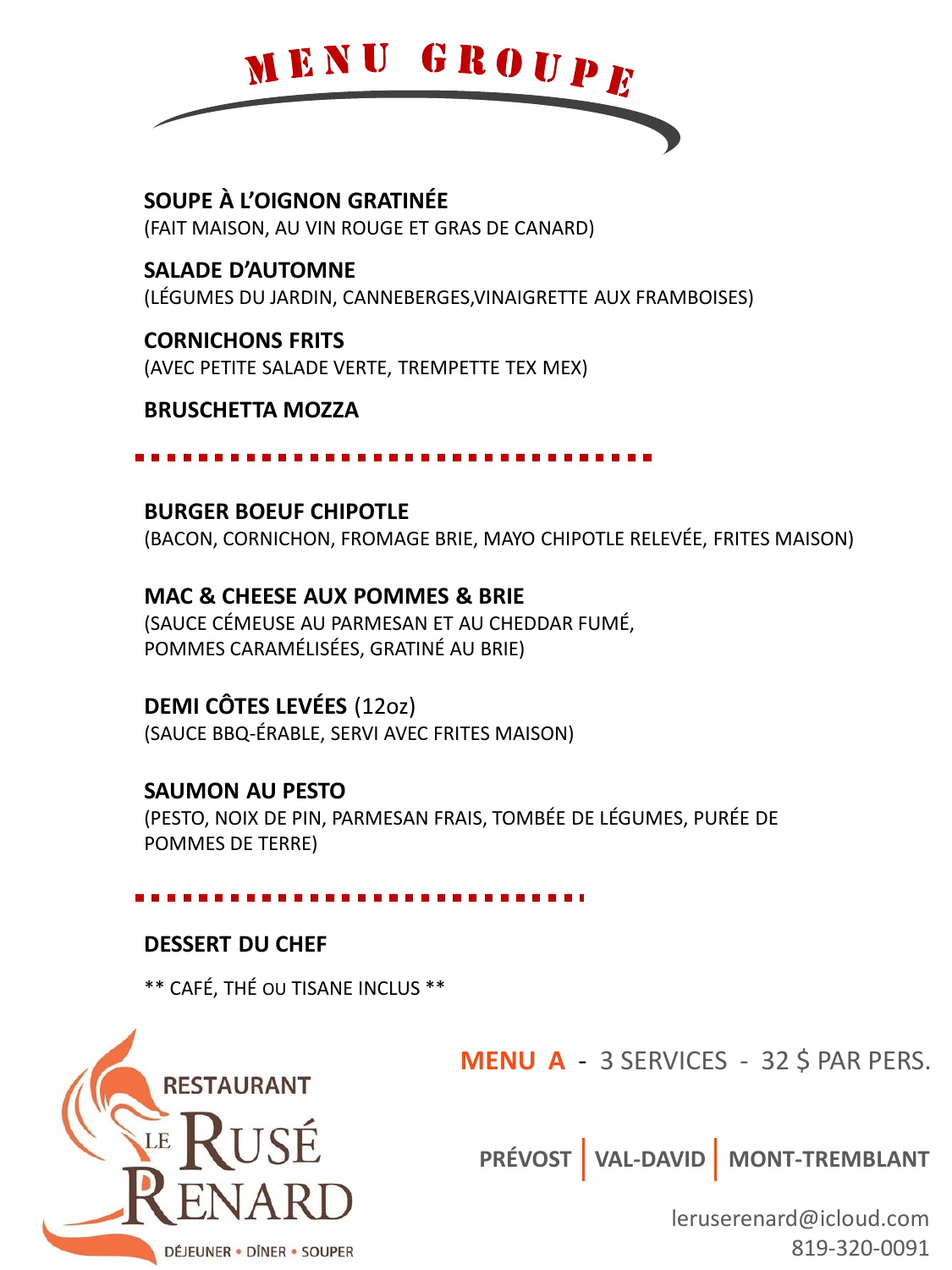

SOUPE À L'OIGNON GRATINÉE (FAIT MAISON, AU VIN ROUGE ET GRAS DE CANARD)

# **CARPACCIO DE BETTERAVES AU CHÈVRE**

(DUO DE BETTERAVES, MÉLANGE BRUCHETTA, CHÈVRE)

**CALMARS FRITS** 

**ESCARGOTS GRATINÉS** 

(BEURRE DE FINES HERBES, MOZZA)

# **RAVIOLI AU CANARD**

(PÂTES FARCIES AU MOZZA, ALFREDO MAISON, EFFILOCHÉ DE CANARD CONFIT)

# **BURGER SANGLIER BBQ**

(CHAMPIGNONS SAUTÉS, OIGNONS CARAMÉLISÉS, GOUDA FUMÉ,, SAUCE BBQ-ÉRABLE, FRITES MAISON)

# **BAVETTE DE BOEUF AAA**

(BAVETTE, MARINÉE AU VIN ROUGE, DIJON, FLEUR DE SEL, BEURRE DE MAITRE D'HÔTEL, SAUCE AU POIVRE, LÉGUMES, FRITES)

# **CREVETTES SAUTÉES AU WHISKY**

(SAUTÉ DE CREVETTES AU WHISKY, ROMARIN, TOMBÉE DE LÉGUMES, PURÉE DE POMMES DE TERRE)

# **DESSERT DU CHEF**

\*\* CAFÉ, THÉ OU TISANE INCLUS \*\*



**MENU B - 3 SERVICES - 39 \$ PAR PERS.** 

PRÉVOST VAL-DAVID MONT-TREMBLANT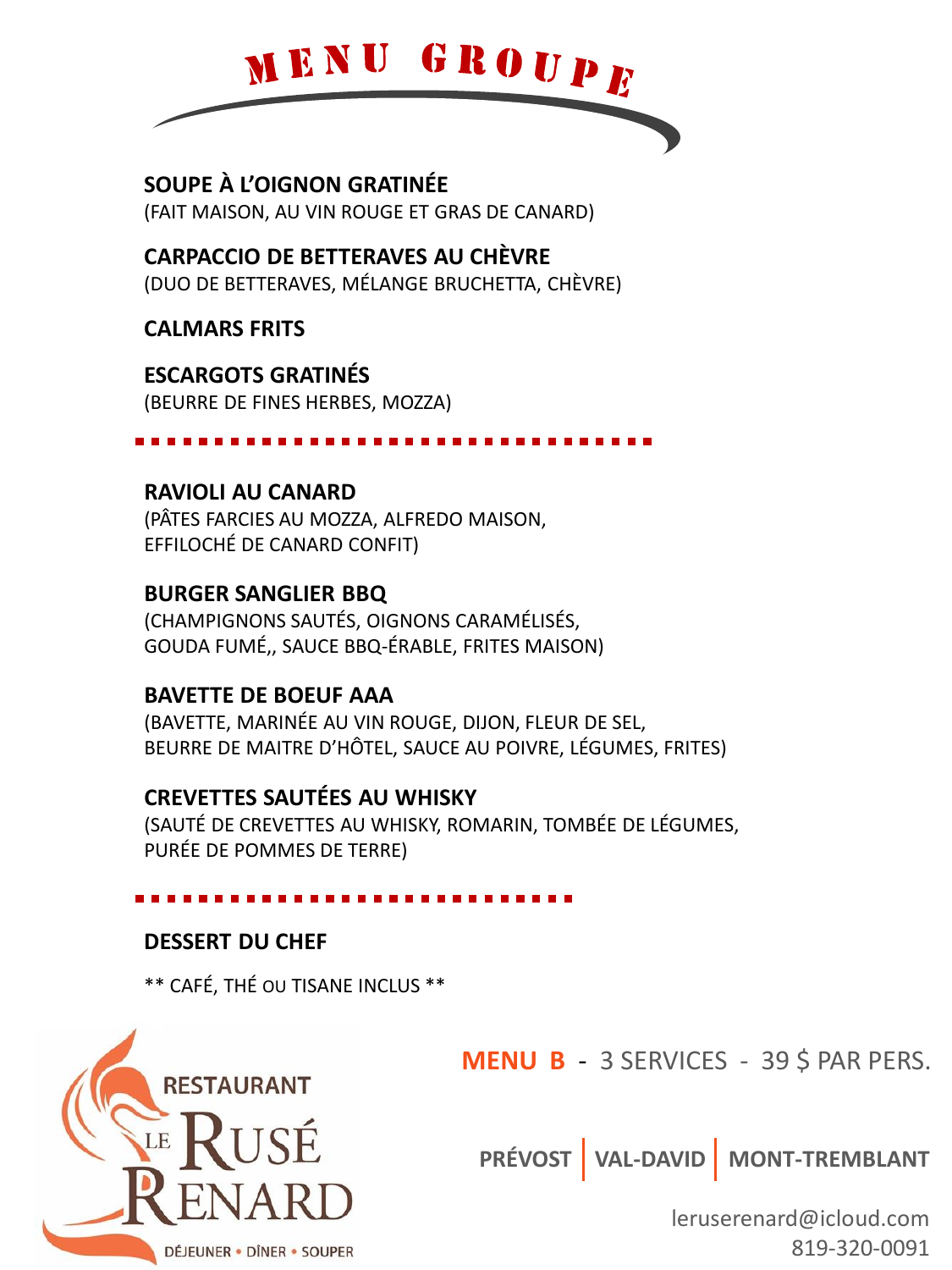

**SOUPE À L'OIGNON GRATINÉE** (FAIT MAISON, AU VIN ROUGE ET GRAS DE CANARD)

**TATAKI DE THON**  (SÉSAMES GRILLÉES, PETITE SALADE VERTE & OIGNONS CARAMÉLISÉS)

**FROMAGE BOURSIN FRIT** 

**CHÈVRE CHAUD AU MIEL** 

**CALMARS FRITS** 

### **BURGER DE WAPITI**

(BACON, POMMES CARAMÉLISÉES, BRIE, SAUCE BBQ AU WHISKY, FRITES MAISON)

### **LINGUINE AUX CREVETTES WHYSKY**

(SAUCE TOMATE MAISON, CREVETTES SAUTÉES AU WHISKY, ROMARIN ET PAPRIKA FUMÉ)

### **TARTARE DE BŒUF CLASSIQUE**

(DIJON, CÂPRE, CORNICHON, HUILE D'OLIVE, CHIPS DE PITA, SERVI AVEC FRITES MAISON)

# **CANARD AU COUREUR DES BOIS**

(MAGRET DE CANARD SAISI, FLAMBÉ AU WHISKY À L'ÉRABLE, TOMBÉE DE LÉGUMES, PURÉE DE POMMES DE TERRE)

# **DESSERT DU CHEF**

\*\* CAFÉ, THÉ OU TISANE INCLUS \*\*



**MENU C** - 3 SERVICES - 44 \$ PAR PERS.

**PRÉVOST VAL-DAVID MONT-TREMBLANT**